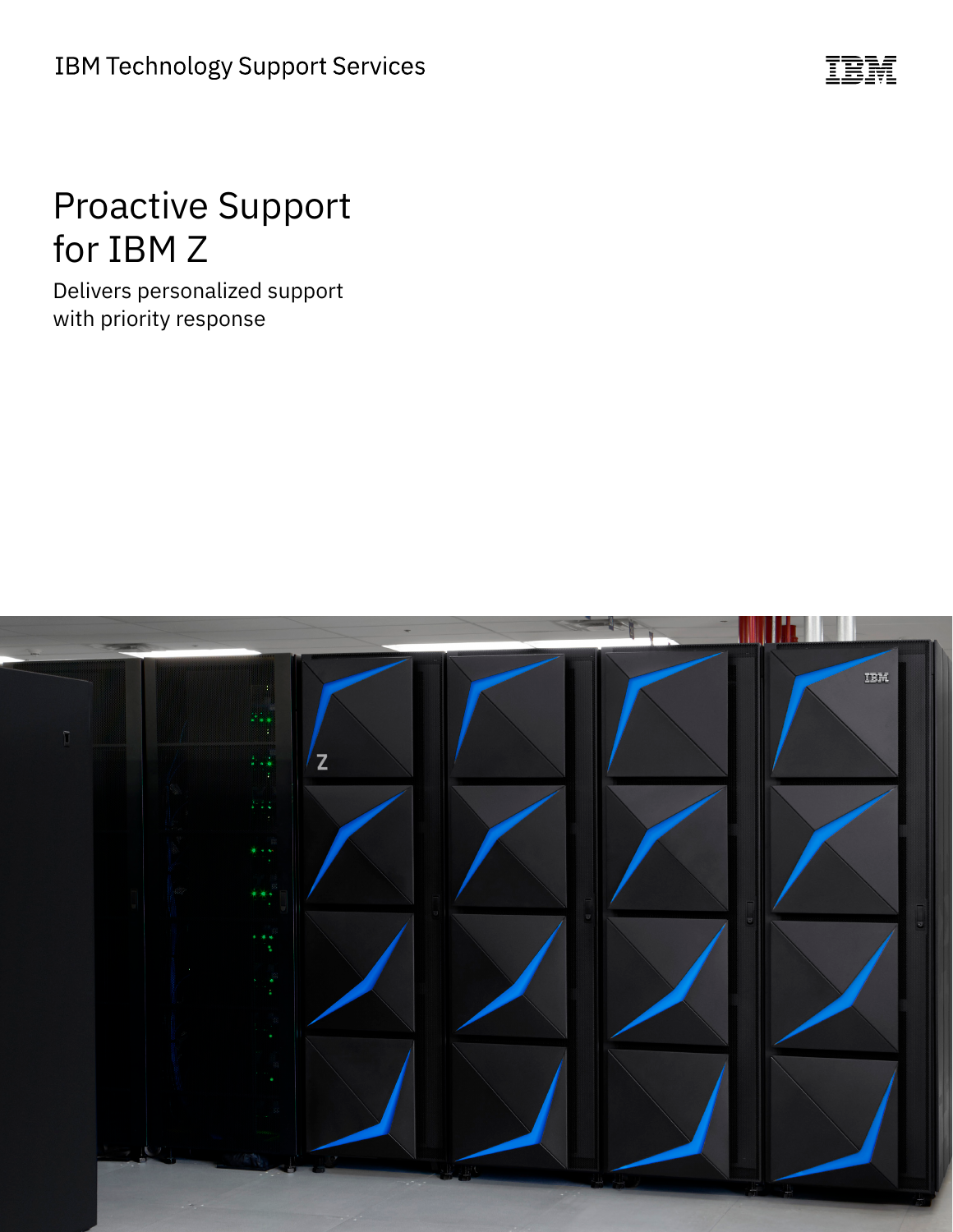#### **Highlights**

- Includes premium services for personalized support from a skilled, dedicated IBM specialist
- Provides alerts and reports to help you proactively avoid problems
- Improves availability through enhanced problem management
- Reduces planned downtime and risk
- Enhances resiliency and availability with proprietary tools and analytics

# Now, more than ever, system resiliency and application availability are paramount to meeting modern digital challenges.

Organizations are confronting the challenges of resiliency and availability through the integration of new technologies with their IBM Z® deployments, which serve as the backbone of their hybrid cloud infrastructure. IBM Z systems offer a robust, reliable, security-rich foundation for running your mission-critical workloads. With IT environments becoming more complex, keeping them at an optimal operation level is getting harder. Your organization needs sophisticated IT skills to reduce or avoid downtime, but your IT staff's skills gap might be costly and difficult to bridge. Moreover, reactive and proactive coordination of incidents across hardware and software requires a significant amount of management time. When problems are complex, the duration of a costly downtime can lengthen, impacting your organization's brand, reputation, customer satisfaction and bottom line.

IBM® Technology Support Services offers Proactive Support for IBM Z, a support model to help you optimize your IT infrastructure and quickly resolve incidents with priority response. Global delivery and easier access to IBM product development and engineering labs further fuel the problemsolving process to help significantly improve system availability, productivity and recoverability. Our highly skilled, dedicated IBM Z technical account managers use proprietary diagnostic tools and function as an extension of your IT staff to lower your investment in in-house technical support.

## **Take advantage of premium services for personalized support from a skilled, dedicated IBM specialist**

With deep knowledge of the IBM support infrastructure and key IBM relationships, your IBM Z technical account manager is your point of contact for guiding critical problems through the support process. Beginning with a welcome call, your IBM Z technical account manager will gather information about your company, business needs and technical environment to create a technical support plan unique to your needs. Years of technical education and experience with the IBM Z infrastructure means your IBM Z technical account manager can assist with critical severity 1 issues, migration support and preventive maintenance guidance. This guidance includes impact information on Program Error (PE) or High Impact Pervasive (HIPER) Authorized Program Analysis Reports (APARs).

Your IBM Z technical account manager also has access to best practices and institutional experience to help you submit issues, access exclusive IBM electronic tools and acquire contact information, escalation procedures and more to minimize risk and reduce downtime when problems arise. Enlisting your IBM Z technical account manager to augment your IT staff will help boost your in-house IT staff's productivity and free them up to focus on more strategic initiatives.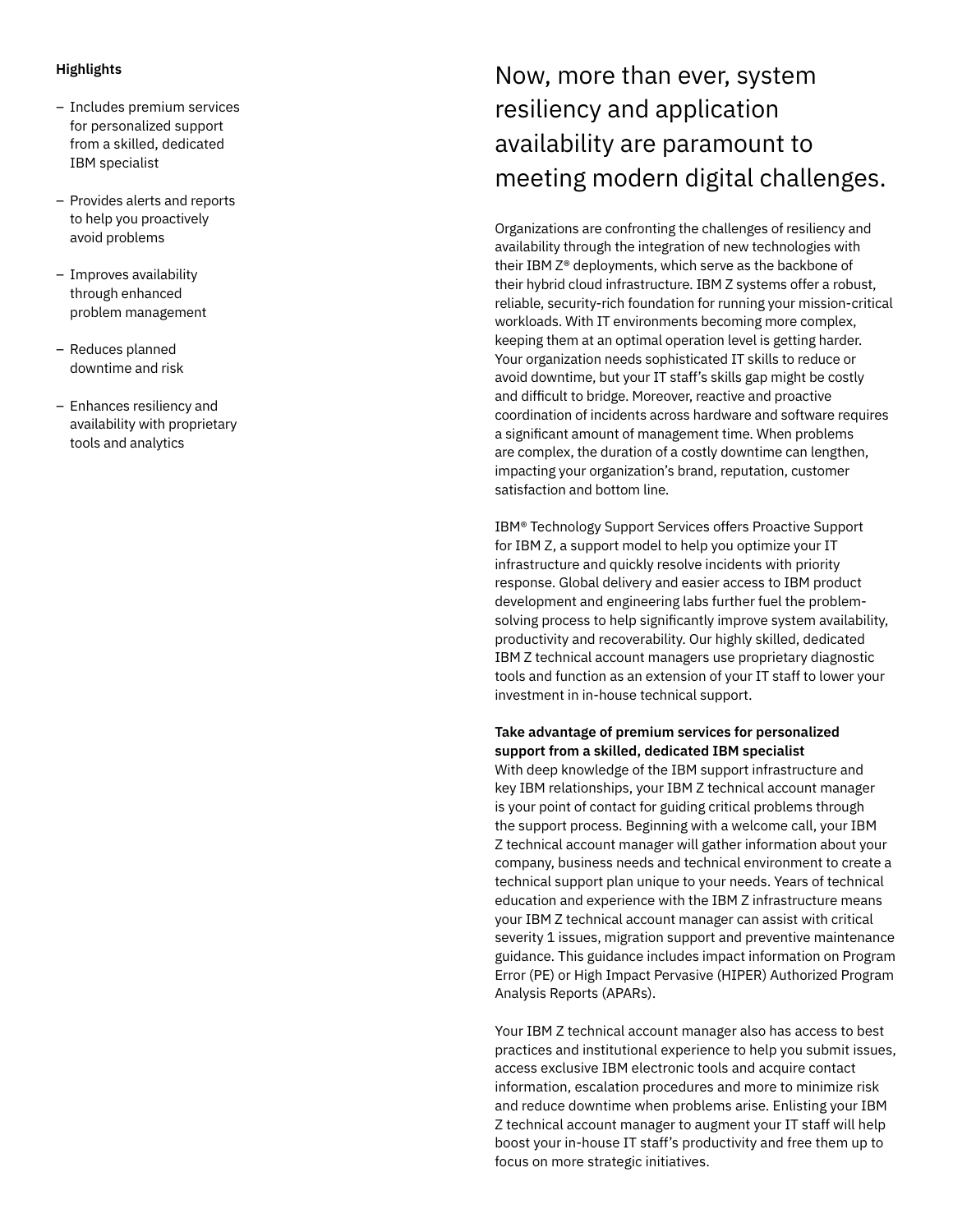#### **Use alerts and reports to help you proactively avoid problems**

There's no better way to achieve high system availability than preventing problems before they occur. The Proactive Support for IBM Z service can help you avoid issues using alerts that typically include information, such as HIPERs, firmware bundle releases on hold due to problems, microcode releases no longer on hold, and the latest system update level (SUL) information. By following up on alerts and accessing the IBM proprietary electronic tools for detailed IBM Z technical information, your IBM Z technical account manager can provide proactive advice to help you mitigate problems.

### **Improve availability through enhanced problem management**

Business demands don't stop, even if your IT does. To help protect your brand and keep your customer base, your IT infrastructure needs to run around the clock. The Proactive Support for IBM Z service is designed to provide you with efficient and robust support to expedite your resolution time and maintain high system availability. When critical problems arise and hinder your system availability, your dedicated IBM Z technical account manager can act as the focal point for problem management and resolution. Critical issues are monitored, managed, coordinated and escalated as necessary to help ensure problems are identified and resolved quickly, with a 30-minute response time for critical severity 1 issues. You can expect frequent status updates every step of the way.

#### **Reduce planned downtime and risk**

Downtime is expensive—even if it's planned. Unfortunately, businesses have to schedule necessary downtime to apply fixes and perform changes and upgrades. Planning for scheduled maintenance, as well as operating system migration activities, can be complex and time-consuming. With solid knowledge of your hardware and software products, your IBM Z technical account manager will assist with planning maintenance and migration activities by researching possible technical fixes and providing recommendations specific to your environment. As part of the planning process, change activities will be communicated to the IBM technical support teams for awareness and preparedness. By doing so, we can help you minimize and optimize planned maintenance and migration windows to get the most from scheduled downtime and reduce risk.

#### **Enhance resiliency and availability with proprietary tools and analytics**

The global network of IBM technical centers provides tools and knowledge databases that help speed resolution times with worldwide, 24x7 support for critical problems. Moreover, regular reports are prepared and reviewed with your IBM Z technical account manager on a monthly or quarterly basis. The reports provide insights into the health of your IT environment and can be used for problem avoidance and maintenance preparation.

These reports include:

- Open and closed problem records to help identify patterns
- End-of-life and end-of-service information
- Operating system interoperability data
- Proactive alerts
- Information about the impact on PEs and HIPER APARs
- Applicable best practices, tips and techniques to help mitigate potential problems

#### **Conclusion**

The challenge of maintaining high availability for mission-critical workloads is real—whether they're running in your traditional data center or in a cloud—and it's a major blocker to digital transformation. IBM Technology Support Services can help you maintain your hybrid cloud environment and our smart support helps you predict and prevent unplanned problems.

The Proactive Support for IBM Z service offers personalized support provided by highly skilled, dedicated support specialists. It's designed to provide coordinated support with rapid response and priority handling of critical threats and situations. Designated specialists monitor and support your IBM Z systems. Using our proprietary analysis tools and informative reports, the IBM Z technical account manager acts as a remote extension of your IT staff, helping improve system availability, productivity, recoverability and responsiveness to your business requirements.

#### **Why IBM Technology Support Services?**

IBM Technology Support Services professionals have decades of expertise in the technology industry. Our experts support over 30,000 IBM and other original equipment manufacturer hardware and software products. IBM's worldwide reach allows us to deliver a holistic set of hardware and software support services that help identify dependencies across your IT portfolio. IBM's proven history of service, technical support and reliability, combined with access to IBM product development and engineering labs, help provide efficient advice and problemsolving. You can count on IBM Technology Support Services to keep your mission-critical systems running smoothly 24x7.

#### **For more information**

To learn more about the Proactive Support for IBM Z service, contact your IBM representative or IBM Business Partner, or complete this form for an IBM representative to contact you. ibm.com/account/reg/us-en/signup?formid=MAIL-services2.

Learn about Proactive Support for IBM Power® Systems and Proactive Support for IBM Storage systems at ibm.com/account/reg/us-en/signup?formid=urx-45320.

You can also explore other IBM Technology Support Services at ibm.com/services/technology-support/hardware-software.

Additionally, IBM Global Financing provides numerous payment options to help you acquire the technology you need to grow your business. We provide full lifecycle management of IT products and services, from acquisition to disposition. For more information, visit ibm.com/financing.